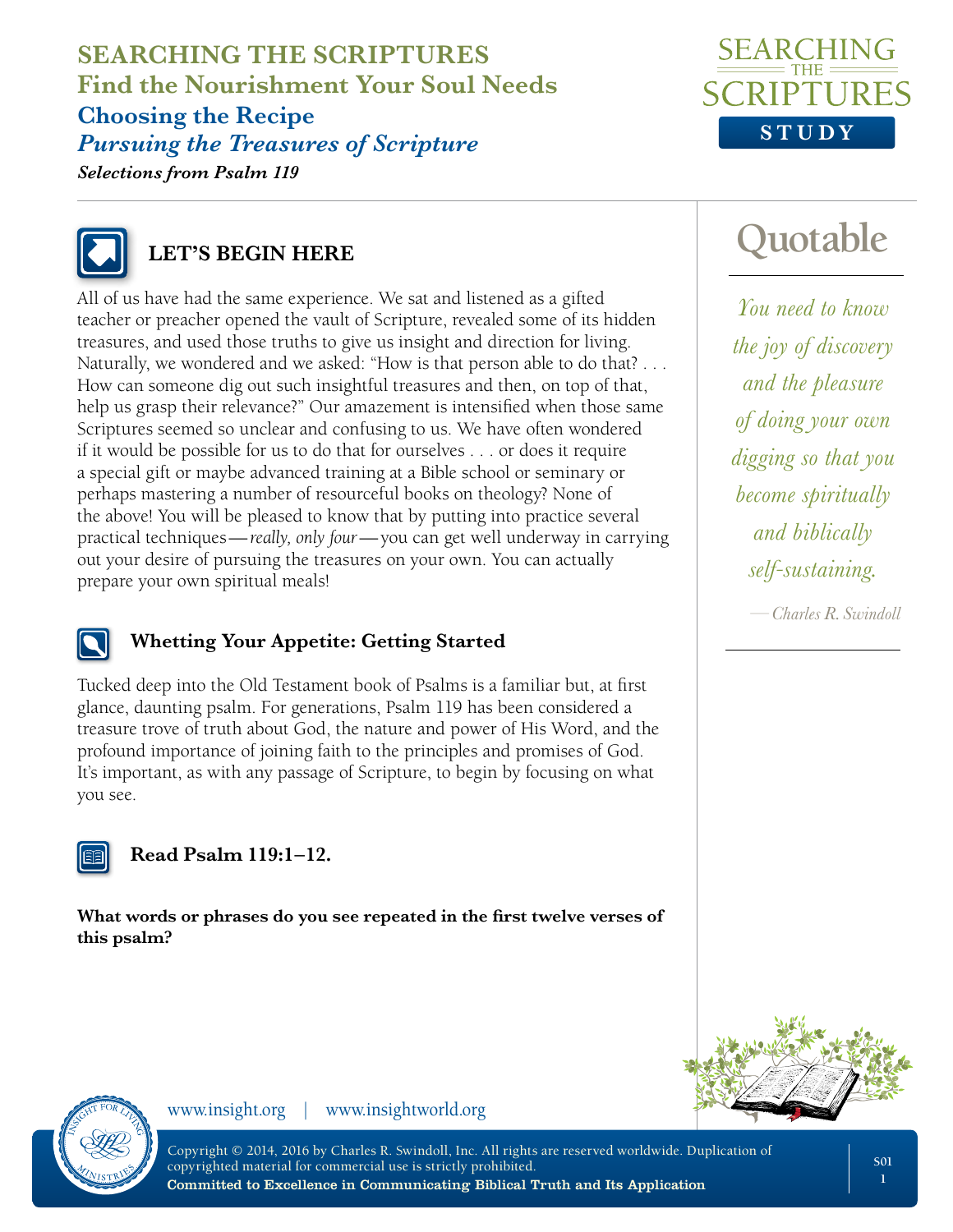**STUDY**

*Selections from Psalm 119*

**Based on what you observe, what or who is the main focus of this psalm?** 

**How many times does the psalmist make reference to the Lord? Write down a few examples.**

The psalmist also emphasized the importance of the Word.

**In these opening verses of Psalm 119, describe how the psalmist viewed the Word of God.**

**Write down the words the psalmist used to describe the Scriptures.** 

**Using a Bible concordance (for a definition of this valuable Bible study resource, see "Some Helpful Tools" below) and look up the word** *law***. Write down three or four references where that word is used. Look up those verses, and make some notes on the different ways** *law* **is used.** 

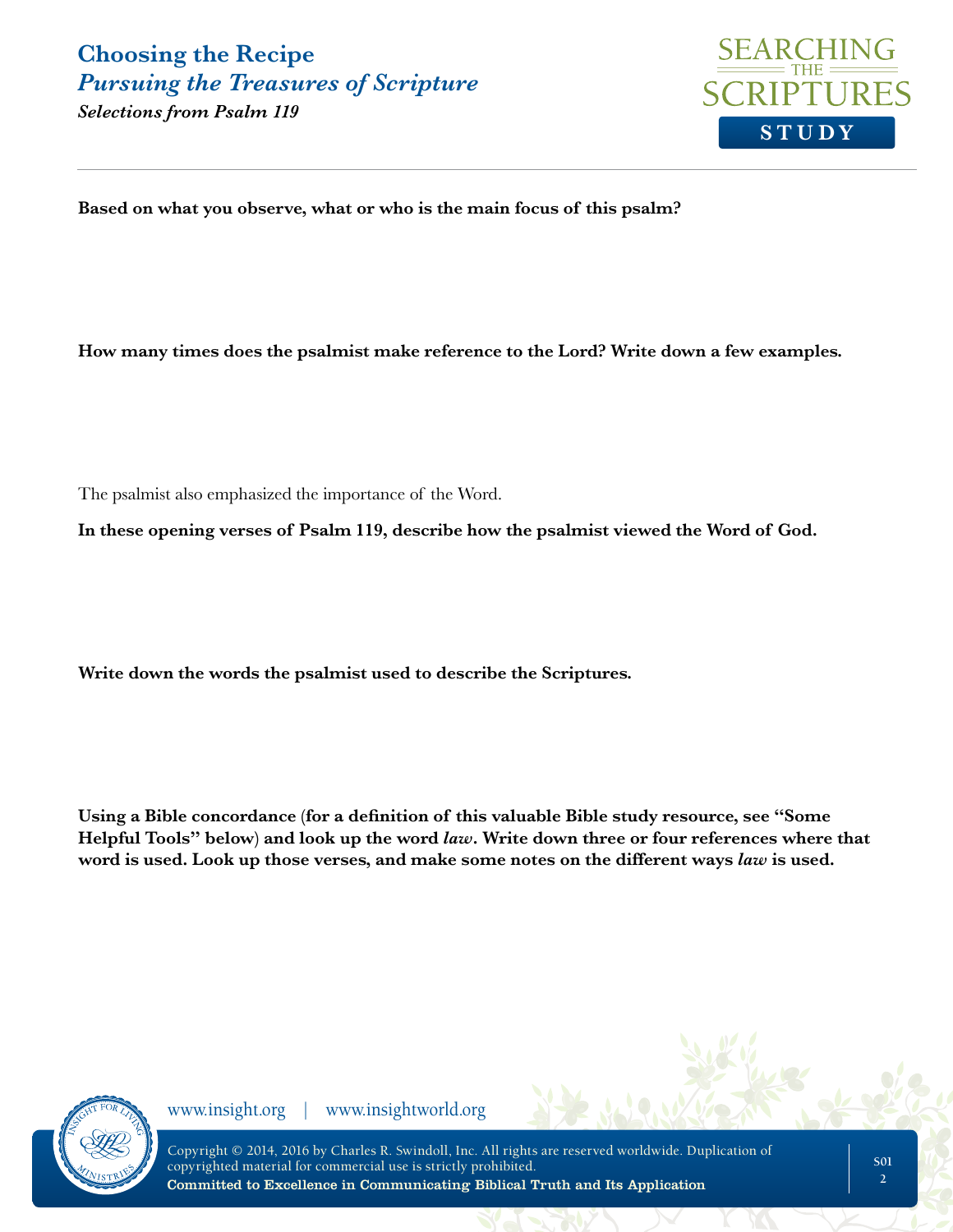*Selections from Psalm 119*



**What emotions do you notice are expressed in these verses?**

#### **What emotions do you feel when thinking of the value of God's Word?**

By observing the multiple use of the pronouns *You* and *Your* in reference to the Lord, we can determine that this psalm is primarily a prayer about the wonder and glory of His Law.



**A CLOSER LOOK**

*Psalms Become the Language of the Heart*

The book of Psalms in the Old Testament swells with examples of deep human emotion—from the triumphant declaration of godliness in Psalm 1, to the strident questions of a doubting king in Psalm 13, to the fortress-like confidence which flows from Psalm 46. Each reflects a real-time human experience and the language of a believer going with God in prayer. Image and metaphor become the language of appeal for the faithful—and in the psalms, we find a prayer language of our own as we wrestle with how to talk to God.

By becoming students of the Psalms, we can learn to pray and deepen our experience with the Lord. For instance, David cried out to the Lord in Psalm 42: "I hear the tumult of the raging seas / as your waves and surging tides sweep over me" (Psalm 42:7).

This is the language of a prayer of desperation—the words of one feeling as if life, like a mounting wave, threatens to overtake him.

Psalm 37 contrasts the fate of the wicked with the favor of those who put their trust in God. David, Israel's shepherd king, called on the Lord in prayer, rehearsing the promises of His goodness for "the one who delights in him" (37:23 NIV).

*Continued on next page*

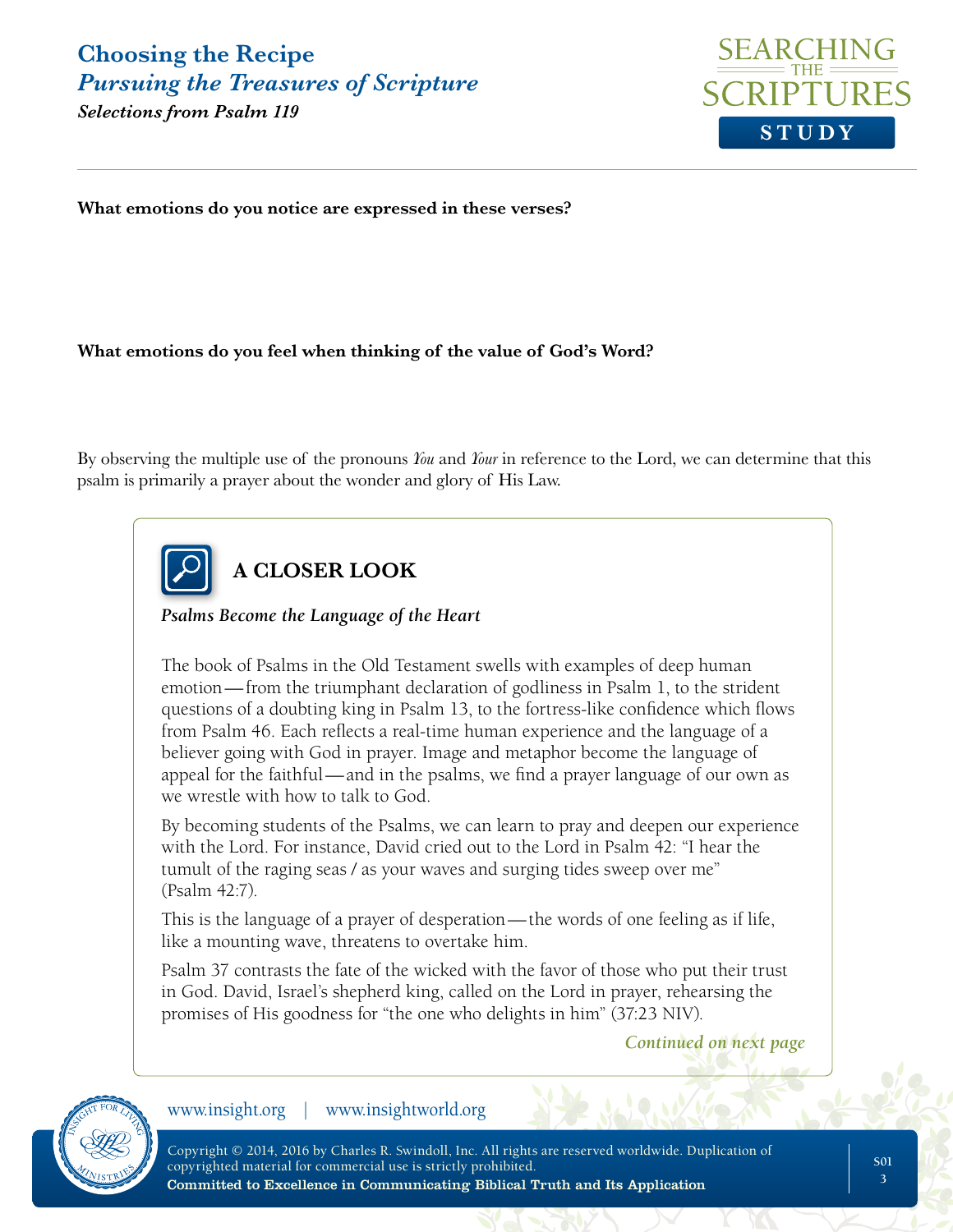*Selections from Psalm 119*



#### *Continued from previous page*

Any believer struggling to find words to express the deepest loss or the highest praise needs only turn to the Psalms to find his or her voice and a holy script to bring to God in prayer.

#### *Heart Essentials* **(Psalm 119:1–2, 11–12)**

By observing the following key elements in the opening verses of Psalm 119, we discover certain conditions of the heart, or attitudes, essential for studying the Scriptures.

- *Personal integrity and purity* Joyful are people of integrity, who follow the instructions of the LORD.  $(Psalm 119:1)$
- *A willingness to follow His commands* Joyful are those who obey his laws and search for him with all their hearts. (119:2)
- *A commitment of time for prayer and meditation* I have hidden your word in my heart, that I might not sin against you. I praise you, O Lord; teach me your decrees. (119:11–12)

#### *Some Helpful Tools*

Just as an archaeologist would never search for buried artifacts without the proper tools, we should never search the Scriptures without these helpful tools for study.

- A Bible. Make certain you have your own copy of the Scriptures in a translation you can understand.
- A Bible dictionary. This resource defines and provides in-depth information about key words and characters in the Bible.
- A concordance of the Bible. This is virtually an alphabetical listing of every major word in the Bible.
- A set of Bible maps. Most study Bibles today include a very reliable set of maps, typically as part of the end matter. You can also purchase a Bible atlas, which not only includes an extensive selection of maps but scholarly contextual information too.
- Students can also consult important tools online or use very helpful Bible-study software found at www.logos.com, www.biblegateway.com, www.soniclight.com, and many others.

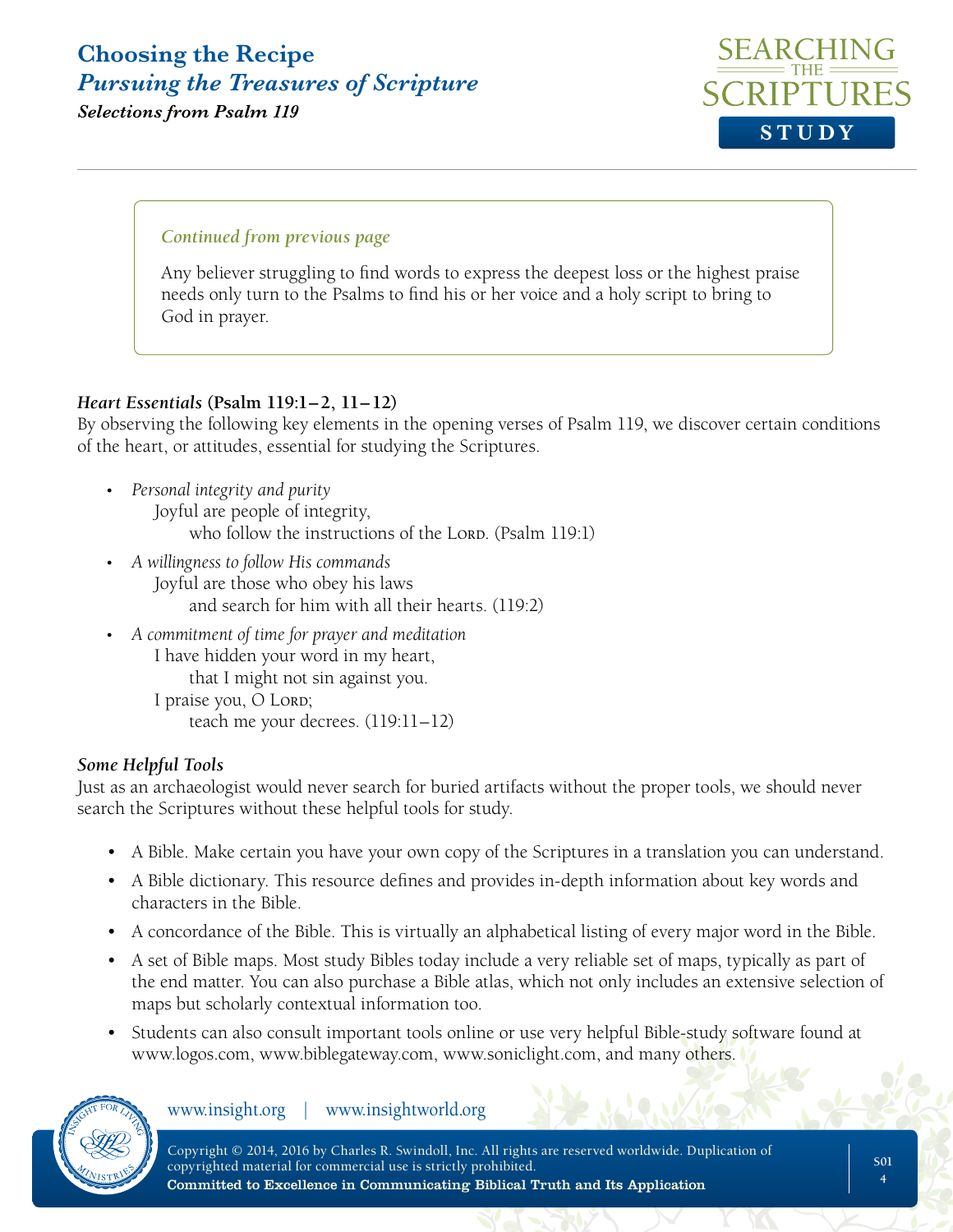

#### *Personal Promises*

As you do the hard work of digging deep into the Scriptures, personal promises will emerge from your study. By the way, when you are searching the Scriptures, be on the lookout for promises God offers to *you*. So many passages in the Bible are full of these truths. Psalm 119 is no exception. You can gain . . .

- The promise of spiritual wisdom (Psalm 119:97–98)
- The promise of spiritual insight (119:99)
- The promise of spiritual understanding (119:33–40)

#### *Ways We Absorb God's Truth*

From our study of Psalm 119, we find five specific ways we absorb God's truth:

- 1. We absorb God's truth by *hearing* it (Romans 10:19).
- 2. We absorb God's truth by *reading* it (Psalm 119:18).
- 3. We absorb God's truth by *studying* it (2 Timothy 2:15).
- 4. We absorb God's truth by *memorizing* it (Psalm 119:13).
- 5. We absorb God's truth by *meditating* on it (Psalm 119:23).

#### *Techniques That Reveal the Treasure*

Now you're ready to dig into the truths of Scripture on your own. To begin to discover the riches of God's Word, you can use four simple techniques to help you in your study.

- **1. Observation***—What do I see?*
- **2. Interpretation***—What does it mean?*
- **3. Correlation***— How does it relate?*
- **4. Application***—What difference does it make?*



### **YOUR TURN IN THE KITCHEN**

The *Searching the Scriptures* series is designed to help you not only gain a deeper and more substantive understanding of God's Word but perhaps more importantly to teach you how to dig deep into the Scriptures for yourself. Over time, you will develop a skill and a style that will serve you for a lifetime.

*Continued on next page*

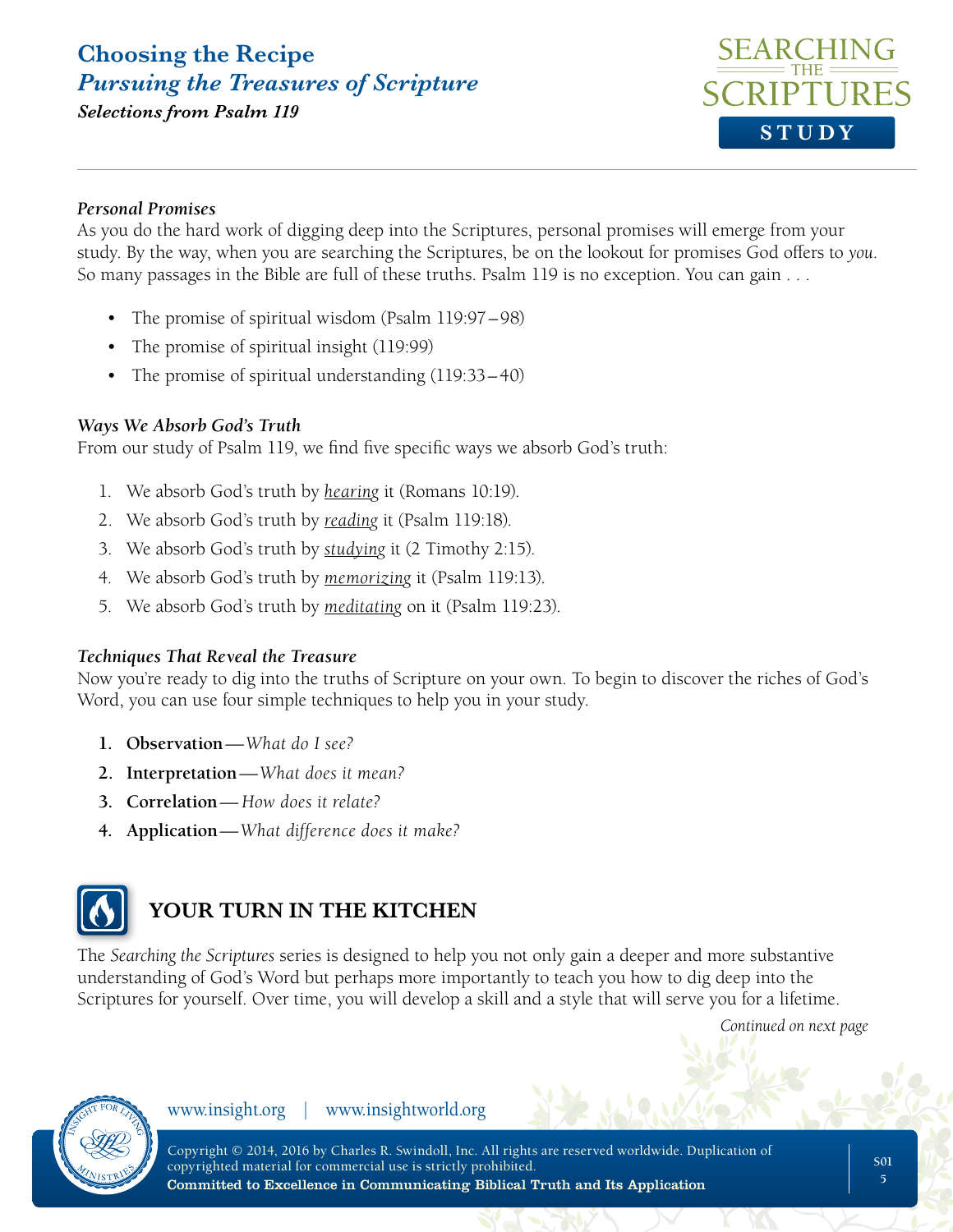### **Choosing the Recipe** *Pursuing the Treasures of Scripture Selections from Psalm 119*



*Continued from previous page.*

Not unlike a skilled chef surveys the shelves of the kitchen for all the necessary and perfect ingredients for a delightful and nourishing meal, you can begin a process of learning to prepare spiritual meals for yourself. Ultimately, the goal will be for you to offer these truths to others in ways that are both palatable and enriching spiritually.

So before going any further, you need to put on your apron and ready yourself to try your hand at preparing a wonderful meal of biblical nourishment and encouragement. Are you ready to try your turn? Below are six practical exercises to get you started.

- 1. Take time to carefully read Psalm 119:1–40. Make a list of everything this psalm says about God's Word. (Remember that God's Word can also be referred to as commandments, laws, instructions, decrees, and regulations.) For example, "People who obey God's Word are joyful" (verse 1), and "God has charged us to obey His commandments" (verse 4).
- 2. What kind of wisdom can a person get from studying God's Word? Use Psalm 119:97–105 as your guide.
- 3. In any substantive Bible concordance, you will find multiple Bible verses that include the word *integrity*. If you have a concordance, find this word in your volume and scan the references it includes. Also, look up each of the following references in your Bible and note God's calling for believers in each one:
	- Deuteronomy 9:5
	- 2 Samuel 22:26
	- 1 Kings 9:4
	- 2 Chronicles 19:7
	- Psalm 119:1
	- Proverbs 2:7, 21
	- Proverbs 10:9, 29
	- 1 Timothy 3:8

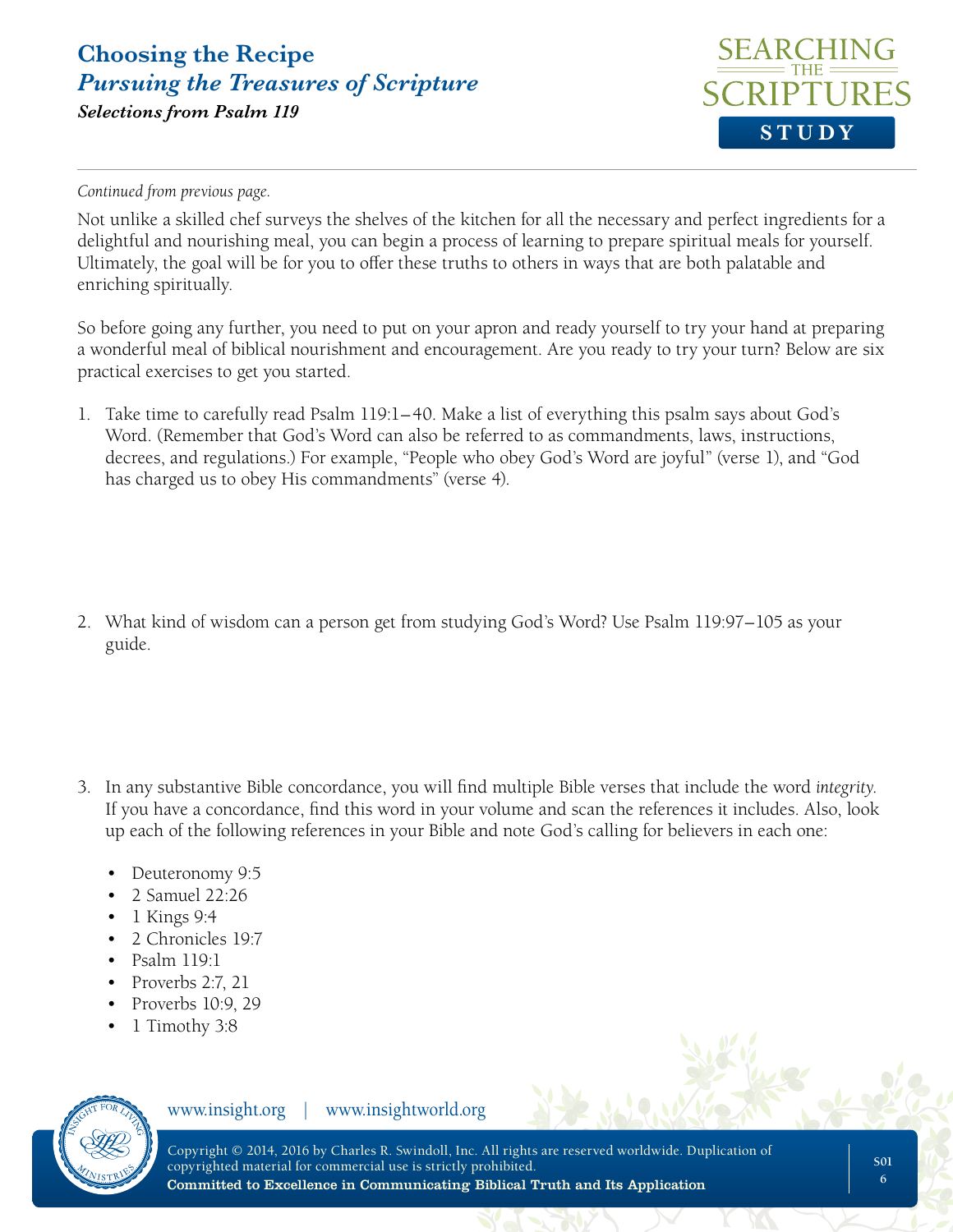### **Choosing the Recipe** *Pursuing the Treasures of Scripture Selections from Psalm 119*



What do these verses teach you about the biblical call to a life of integrity?

4. As we learned in this message, it's helpful to look up words in the dictionary, especially in a Bible dictionary, to learn their meanings. Note the key word *sacrifice* in the following verse:

This is real love—not that we loved God, but that he loved us and sent his Son as a *sacrifice* to take away our sins. *(1 John 4:10, emphasis added)*

Turn to this verse in your own Bible and notice the word that is used. Some translations use "atonement" while others say "propitiation." Look up the word used in your Bible in a Bible dictionary.

How is it defined?

Once you understand the meaning of this important word that illustrates what Jesus accomplished on the cross, describe *sacrifice* (or whatever word is used in your Bible) in your own words, using these passages to assist you.

Romans 3:25

Hebrews 2:17

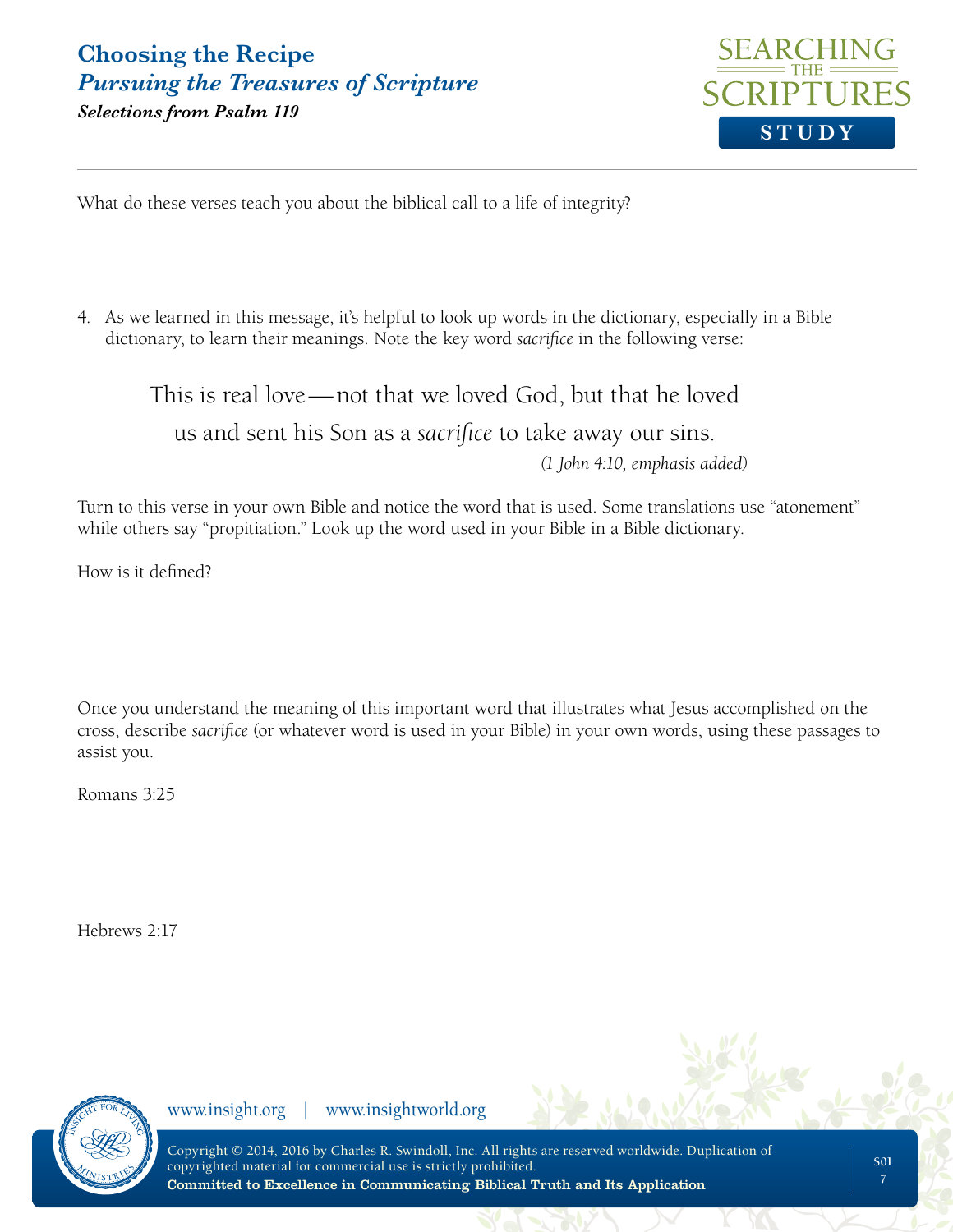

*Selections from Psalm 119*

1 John 2:2

- 5. A map can help you understand the context for the stories and events that take place in the Scriptures. Turn to the maps in the back of your Bible or to online maps. Locate one that traces the second journey of Paul. Follow that long journey with your finger, and as you do, take note of the places he traveled. You'll see that when he arrived at Troas in the western part of Asia Minor (the country known as Turkey today), he had to sail across the Aegean Sea to reach Europe. Once there, he went to Philippi and then on to Greece, where he continued to preach the gospel. Again, trace the remainder of his lengthy second journey with your finger. Pause and imagine how rugged his journey must have been as he traveled that distance in the first century.
- 6. Read and study Psalm 19:7–11. What promises are given to the believer who studies God's Word? (List at least five descriptions of God's Word from these verses.)



### **A FINAL PRAYER**

*Father, deepen my love for Your Word and give to me a greater desire to search the Scriptures on my own. Thank You for revealing Yourself in the pages of Your Word and in the person of Your Son, Jesus Christ. Amen.*